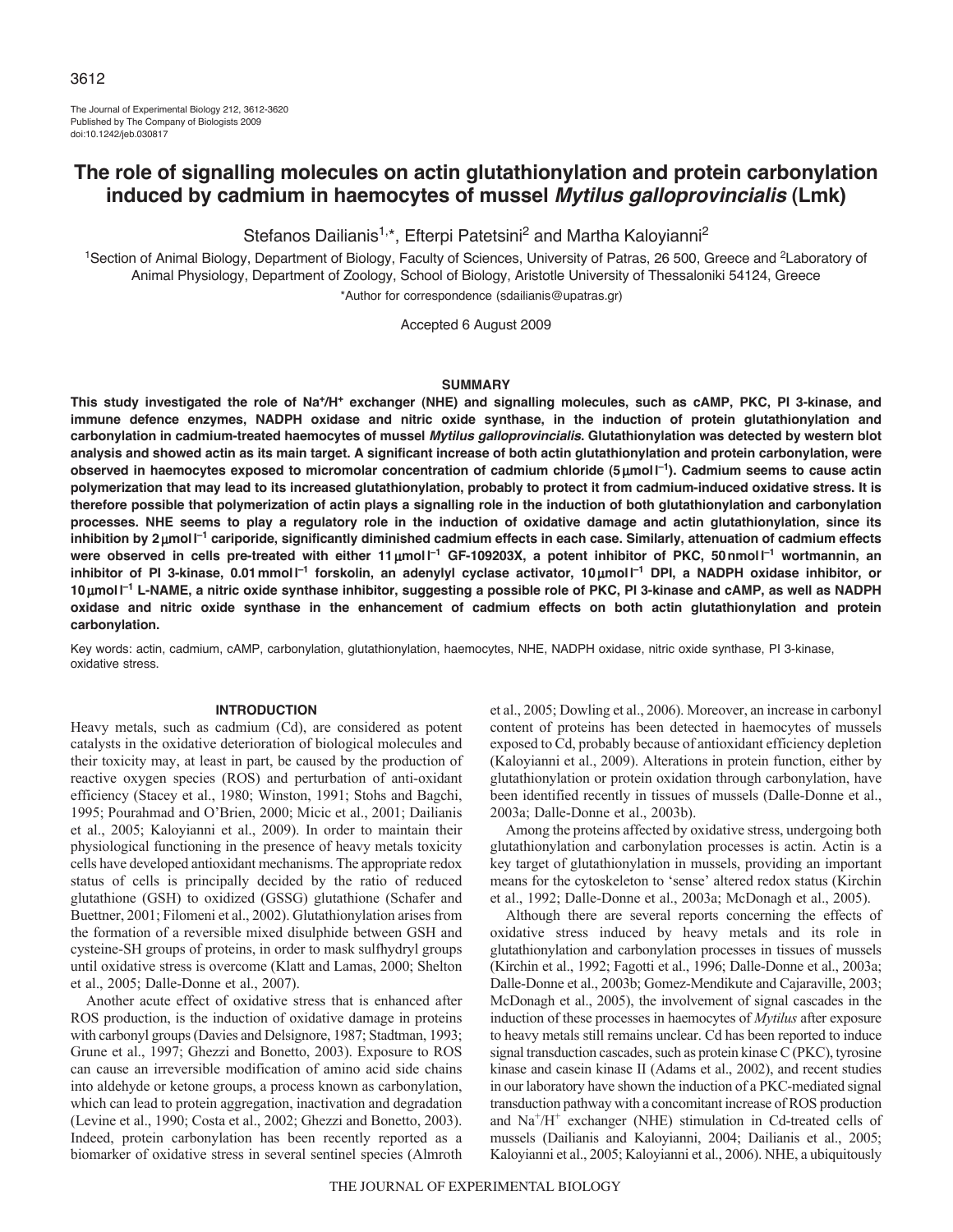expressed integral membrane protein involved in the coupled exchange of  $Na<sup>+</sup>$  with H<sup>+</sup> in a variety of eukaryotic cells, is considered of vital importance, since it has been suggested to play important roles in cytoskeletal reorganization, cell migration (Reshkin et al., 2000; McHardy et al., 2004; Paradiso et al., 2004; Konstantinidis et al., 2009), regulation of intracellular pH (pH<sub>i</sub>) (Moolenaar et al., 1983; Bianchini and Pouyssegur, 1994), cell volume control (Cala, 1983a; Cala, 1983b) and other cell activities such as cell adhesion, proliferation and apoptosis (Tominaga and Barber, 1998; Khaled et al., 2001; Moor et al., 2001; Avkiran and Haworth, 2003; Orlowski and Grinstein, 2004; Koliakos et al., 2008). It is regulated mainly by pH<sub>i</sub> levels and a wide variety of hormones activating protein kinases, such as protein kinase C (PKC) and cAMP/PKA (Sauvage et al., 2000; Pederson et al., 2002). It has also been reported in a recent study that NHE is stimulated under oxidative stress in digestive gland and gill cells of mussels (Dailianis and Kaloyianni, 2004; Koutsogiannaki et al., 2006).

Another signalling molecule studied is phosphoinositide 3-kinase (PI 3-kinase), a key signalling enzyme that responds to growth factors, cytokines and environmental agents (Cantley, 2002). PI 3 kinase activation supports various cell functions, such as growth, migration and survival *via* the activation of Akt/protein kinase B, which in turn triggers cytoprotective events (Shimamura et al., 2003). In mussels, PI 3-kinase appears to be involved in the regulation of phagocytosis (Garcia-Garcia et al., 2008). Recently, Barthel et al. (Barthel et al., 2007) reported that ROS enhancement could regulate the activation of the PI 3-kinase–Akt signalling pathway. To our knowledge, involvement of the PI 3-kinase–Akt cascade and ROS in the signalling pathways leading to glutathionylation and protein carbonylation in mussels has not yet been demonstrated.

Haemocytes of mussels play an important role in several functions, such as wound and shell repair, and internal defence (Cheng, 1981). In cell-mediated immune responses, phagocytosis by circulating haemocytes is the main defence against foreign materials, such as heavy metals (Cheng and Sullivan, 1984; Cheng, 1988; Pipe et al., 1999). Production of superoxide anions  $(O_2^{\bullet})$  *via* NADPH oxidase, as well as nitric oxide generation (NO), *via* nitric oxide synthase activation, was reported to be associated with phagocytic ability in haemocytes of mussels (Padgett and Pruet, 1992; Salman-Tabcheh et al., 1995; Winston et al., 1996; Carballal et al., 1997; Dailianis, 2009). Although various effectors have been shown to provoke  $O_2$ • and NO generation (for more details see Noel et al., 1993; Ottaviani et al., 1993; Franchini et al., 1995a; Winston et al., 1996; Gourdon et al., 2001; Tafalla et al., 2002; Novas et al., 2004), little is known about the involvement of NADPH oxidase and NO synthase in the processes of glutathionylation and protein carbonylation in haemocytes of mussels exposed to foreign substances, such as cadmium.

Our data show for the first time the involvement of NHE, NADPH oxidase and NO synthase, as well as the signalling molecules cAMP, PKC and PI 3-kinase in the processes of both actin glutathionylation and protein carbonylation, induced by Cd in haemocytes of the mussel *Mytilus galloprovincialis* (Lmk). Moreover, inhibition of actin polymerization seemed to maintain redox balance within the cells, thus verifying the regulatory role of the actin cytoskeletal function in cellular homeostasis.

# **MATERIALS AND METHODS Chemicals and reagents**

Diphenyleneiodonium chloride (DPI), L-NAME, wortmannin, forskolin, bovine serum albumin (BSA), NaHB4, 2.4 dinitrophenylhydrazine, 3,3',5,5' tetramethylbenzidine (TMB) tablets, anti-DNP, GF-109203X and anti-actin antibodies were purchased from Sigma Chemical Co. (St Louis, MO, USA); cariporide was kindly provided by Aventis (Frankfurt, Germany). Ascorbic acid, hydrogen peroxide (30%) and Tween 20 were purchased from Merk (Darmstadt, Germany), ferrous ammonium sulfate and cytochalasin D (cyt D) from Fluka (Buchs, Switzerland), fetal calf serum (FCS), penicillin G, streptomycin, gentamycin, amphotericin B from Applichem (Darmstadt, Germany), primary mouse monoclonal antibody for glutathione (anti-GSH) was purchased from Santa Cruz Biotechnology Inc. (Santa Cruz, CA, USA), anti-mouse IgGperoxidase conjucated antibody from H&L, Upstate Cell Signaling (Hertfordshire, UK), flat ELISA plates from Greiner bio-one (Solingen, Germany). For signal detection, the ECL detection (Cell Signaling, Hertfordshire, UK) was used. Leibovitz L-15 medium were purchased from Biochrom A.G (Berlin, Germany). All the reagents used were reagent grade and prepared in double-distilled water. PS (physiological saline) solution (1100mOsm, pH7.3) contained  $20 \text{ mmol } l^{-1}$  Hepes buffer,  $436 \text{ mmol } l^{-1}$  NaCl,  $10 \text{ mmol } l^{-1}$  KCl,  $53$  mmol  $l^{-1}$  MgSO<sub>4</sub>, 10 mmol  $l^{-1}$  CaCl<sub>2</sub>.

## **Animals and biological material**

Mussels (5–6cm long) were collected from Kalamaria, on the east side of Thermaikos Gulf (Thessaloniki), transferred to the laboratory and maintained without feeding in static tanks containing filtered natural sea water (35–40‰ salinity) for 7days at 15°C, in order to be acclimatised to laboratory conditions. Then, during the experimental procedure, mussels were fed with approximately  $30$ mg of dry-microencapsules/mussel (Myspat, Inve Aquaculture<sup>NV</sup>, Belgium).

## **Haemolymph collection and handling**

Haemolymph from 10 mussels was extracted from the posterior adductor muscle with a sterile 1 ml syringe, with an 18G1/2' needle, containing 0.1ml of physiological saline buffer (PS). In order to collect haemocytes, haemolymph was centrifuged at 200*g* for 15min and the pellet was resuspended in Leibovitz L-15 medium supplemented with  $350 \text{ mmol} l^{-1}$  NaCl,  $7 \text{ mmol} l^{-1}$  KCl,  $4 \text{ mmol} l^{-1}$  $CaCl<sub>2</sub>$ , 8 mmol l<sup>-1</sup> MgSO<sub>4</sub>, 40 mmol l<sup>-1</sup> MgCl<sub>2</sub>, 10% FCS, 100 i.u.ml<sup>-1</sup> penicillin G, 100  $\mu$ g ml<sup>-1</sup> streptomycin, 40  $\mu$ g ml<sup>-1</sup> gentamycin,  $0.1 \mu g$ ml<sup>-1</sup> amphotericin B at pH7 and osmolarity 1000 mosmol  $l^{-1}$  (Cao et al., 2003). Cells were kept at 15°C for at least 3h before being used for the experiments. Throughout this period, cell viability was assayed by the Eosin exclusion test and the cells were counted in a Neubauer hemocytometer. The cells showed about 90% viability before the beginning of the experimental procedures.

## **Experimental and exposure procedure**

Haemocytes were exposed for  $3h$  to CdCl<sub>2</sub>, at a final concentration of  $5 \mu$ moll<sup>-1</sup>, in the presence or the absence of different agonists or antagonists of signal transduction pathways. The Cd concentration used was within the range of Cd levels found in Thermaikos Gulf (HCMR, 1997). Moreover, similar concentrations of Cd have been used in other studies, investigating the effects of the metal on cell signalling and its ability to induce cellular toxic effects (Coogan et al., 1992; Misra et al., 1998; Olabarrieta et al., 2001; Pruski and Dixon, 2002; Dailianis and Kaloyianni, 2004; Dailianis et al., 2005; Dailianis, 2009). Specifically, haemocytes were pre-incubated for  $20$  min with either  $0.01$  mmol  $1^{-1}$  forskolin, an adenylyl cyclase (AC) activator,  $2 \mu \text{mol}^{-1}$  cariporide, a NHE inhibitor,  $50 \text{ nmol}^{-1}$ wortmannin, an inositol phosphate kinase (PI 3-kinase) inhibitor,  $10 \mu$ mol $1^{-1}$  diphenyleneiodonium chloride (DPI), an inhibitor of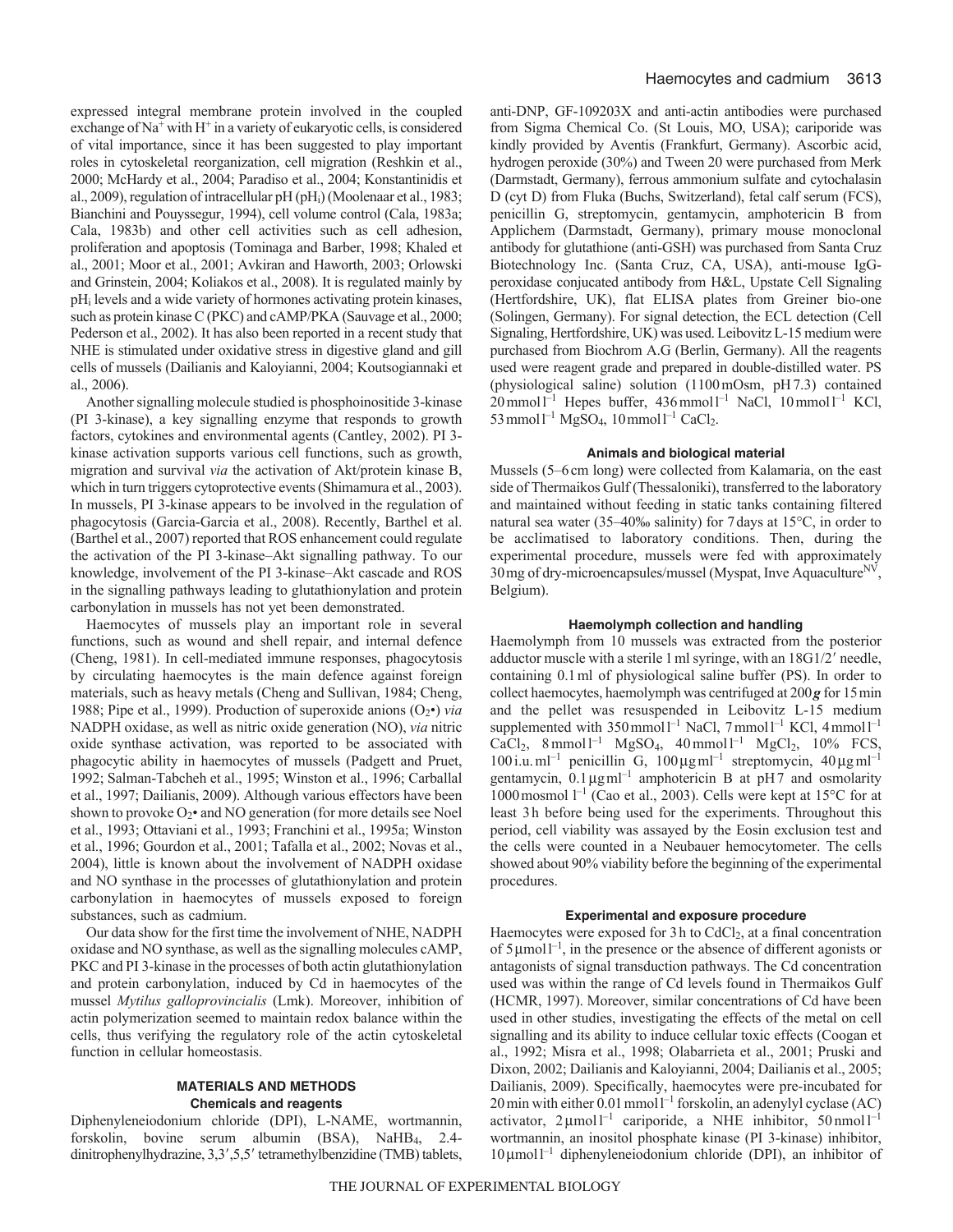NADPH oxidase, 10 µmol l<sup>-1</sup> L-NAME, a nitric oxide synthase inhibitor,  $2 \mu$ mol l<sup>-1</sup> cytochalasin D, an actin polymerization inhibitor, or  $11 \mu$ moll<sup>-1</sup> GF-109203X, a potent inhibitor of protein kinase C (PKC), and then exposed to  $5 \mu$ moll<sup>-1</sup> of CdCl<sub>2</sub> for 3h. In parallel, Cd-free haemocytes were treated with each agonist or antagonist alone (Cd-free-treated cells). Routinely, after the exposure of cells to each chemical, cell viability was assayed by an Eosin exclusion test and revealed that almost 95% of cells remained intact in all cases.

## **ELISA (enzyme linked immunosorbent assay) for measuring carbonyl groups in haemocyte proteins**

For the quantitative estimation of protein carbonylation, a recently established method in haemocytes of mussels was used (Kaloyianni et al., 2009). This method is a modification of the experimental procedure reported by Alamdari et al. (Alamdari et al., 2005) that used 2.4-dinitrophenylhydrazine (DNPH) derivatisation, after attachment of the protein to a polystyrene plate.

Reduced and oxidized forms of bovine serum albumin (BSA) were used in order to determine carbonyl proteins. For the reduced form of BSA, 1g of BSA was dissolved in 100ml of PS buffer, and then 0.1g of NaHB4 was added. The solution was incubated for 30 min at  $25^{\circ}$ C, neutralized with  $2 \text{ mol}^{-1}$  HCl, followed by overnight dialysis against PS at 4°C with two buffer changes, dispensed in aliquots, and then stored at –80°C.

Oxidized BSA was prepared using a modification of a previously described method (Davies et al., 2001). Specifically, 50mg of BSA was dissolved in 1 ml of PS with the addition of 20 µl EDTA  $(100 \text{ mmol}^{-1})$ , 57 µl ascorbic acid  $(833 \text{ mmol}^{-1})$  and 2 µl ferrous ammonium sulfate  $(100 \text{ mmol}^{-1})$ . The solution was incubated for 90min at 37°C, followed by overnight dialysis against PS at 4°C with two buffer changes, dispensed in aliquots, and then stored at  $-80$ °C.

The protein concentration of the oxidized and the reduced BSA were measured using the Bradford reagent, and then the protein concentration was adjusted with PS to  $5\mu\text{g}$  ml<sup>-1</sup>. Samples for the standard curve were prepared by mixing oxidized and reduced BSA in differing proportions ranging from 0 to 100%, while maintaining a constant total protein concentration  $(5 \mu g \text{m}^{-1})$ .

After the end of the incubation period, cells were centrifuged at 200*g* for 10min. The cell pellet was dissolved in 1ml PS (at least  $10^6$  cells ml<sup>-1</sup>), lysed by sonication and centrifuged at  $10,000g$  for 10min. Finally, the supernatant of the cell lysate was stored at –80°C and used to measure the protein carbonyl groups.

 $200 \mu$ l of the diluted standards, samples (each sample contained 5g protein, as modified after protein determination) or PS without protein (blank) were placed into the wells; each was assayed in triplicate. The plate was incubated overnight at 4°C and then washed three times with  $300 \mu$  PS. Freshly prepared DNPH solution (200 $\mu$ l) was added, incubated for 45min at room temperature in the dark, and then washed five times with 300 $\mu$ l of PS: ethanol solution (1:1, v/v) and once with  $300 \mu$ l of PS.  $260 \mu$ l of blocking solution (2.5 g nonfat milk, diluted in 50ml of PS) was added and the mixture incubated for 1.5h at room temperature and then washed three times with  $300 \mu$ of PST (PS solution with the addition of 0.1% Tween 20). Anti-DNPH (200 $\mu$ I) was added and the mixture incubated for 1h at 37 $\rm{°C}$  and then washed five times with  $300 \mu$ l PST. Secondary antibody (200 $\mu$ l of anti-rabbit HPR-linked IgG in 20ml blocking solution) was added and the mixture incubated for 1h at 37°C followed by five washes with  $300 \mu$ l PST.  $200 \mu$ l of substrate solution [two tablets TMB and  $4 \mu$ l of 30% H<sub>2</sub>O<sub>2</sub> in 20 ml substrate buffer, (substrate buffer; 1.455 g Na<sub>2</sub>HPO<sub>4</sub> and 1.91 g citric acid in 150 ml distilled H<sub>2</sub>O (dH<sub>2</sub>O), pH 5.

The volume was made up to 200 ml with  $dH_2O$  and stored at  $4^{\circ}$ C) was added. After  $3-5$  min, the reaction was stopped by adding  $100 \mu$ 2 mol<sup>1-1</sup> HCl. The absorbance was read at 450 nm. PCC was calculated using a standard curve of BSA. Results (expressed as nmol carbonyl mg<sup>-1</sup> protein after the subtraction of reduced BSA value) are given as means  $\pm$  s.d. from three independent experiments. In each experiment, measurement of each sample was carried out in triplicate.

#### **Electrophoresis and western blotting**

After the end of the exposure period, cells were centrifuged at 200*g* for 10min. The supernatant was discarded and cells (at least  $10^6$  cells ml<sup>-1</sup>) were lysed in buffer containing 50 mmol<sup>1-1</sup> Tris-HCl, pH8,  $0.25 \text{ mol}^{-1}$  sucrose,  $1\%$  (w/v) SDS,  $2 \text{ mmol}^{-1}$  sodium orthovanadate, 10 mmol<sup>1-1</sup> NaF, 5 mmol<sup>1-1</sup> EDTA, 5 mmol<sup>1-1</sup> NEM (*N*-ethylmaleimide), 0.1% Nonidet-P40, and protease inhibitors  $(1 \mu g\text{m}l^{-1}$  pepstatin,  $10 \mu g\text{m}l^{-1}$  leupeptin,  $40 \mu g\text{m}l^{-1}$  PMSF) for 1h at 4°C. After sonication at 50W for 45s, whole-cell lysate was centrifuged at 10,000*g* for 10min at 4°C. Supernatant was collected and protein content was determined (Bradford assay and BSA as a standard). At least 30 µg of protein was boiled for 4 min in  $1 \times$  SDS sample buffer  $(0.5 \text{ mol}^{-1} \text{ Tris}$ -base, pH 6.8, containing 20% SDS, 0.25% Bromophenol Blue, 75% glycerol) and the samples were resolved by 8% SDS-polyacrylamide gel electrophoresis (Laemmli, 1972). The proteins were transferred to nitrocellulose membranes, blocked with 5% nonfat milk, and stained with anti-GSH (1:1000) overnight at 4°C, followed by anti-mouse IgG-peroxidase conjugated antibody (1:10,000) for 1h at room temperature. In parallel, for the evaluation of equal protein loading into the wells, membranes were incubated with anti- $\beta$ -actin (as a loading control). Specifically, membranes were blocked overnight at 4°C with 5% skimmed milk and incubated at room temperature with anti- $\beta$ -actin (1:3000). Finally, membranes were washed and incubated with secondary antibody (1:5000). For signal detection, the ECL detection was used. Optical density in each gel track was estimated with Gell Pro (Cybernetics, Inc., Bethesda, MD, USA) software analysis and results are expressed as the percentage of control total optical density (arbitrary units).

#### **Statistical analysis**

All data are presented as means  $\pm$  standard deviations of four independent experiments for glutathionylation, and three independent experiments, measured in triplicate in each case, for protein carbonyl content measurement. For the statistical analysis of two means, a Dunnet test, using Graphpad Instat 3 software was performed. Significance was established at *P*<0.01.

## **RESULTS**

## **Glutathionylation of actin in haemocytes of mussels exposed to cadmium**

Since actin is considered as the main target of glutathionylation in mussels, we tried to investigate whether actin glutathionylation occurred after treatment of cells with micromolar concentration of CdCl<sub>2</sub> (5  $\mu$ moll<sup>-1</sup>). In addition, we investigated whether signalling molecules, such as NHE, adenylyl cyclase, PI 3-kinase, PKC, as well as proteins, such as NADPH oxidase and NO synthase, and actin polymerization could be involved in the process of glutathionylation in haemocytes pre-treated with different antagonists and/or agonists, with or without the addition of the metal (Cd-exposed and Cd-free cells, respectively).

In all cases, there was an equal loading of protein into the wells, as measured by the Bradford assay and confirmed electrophoretically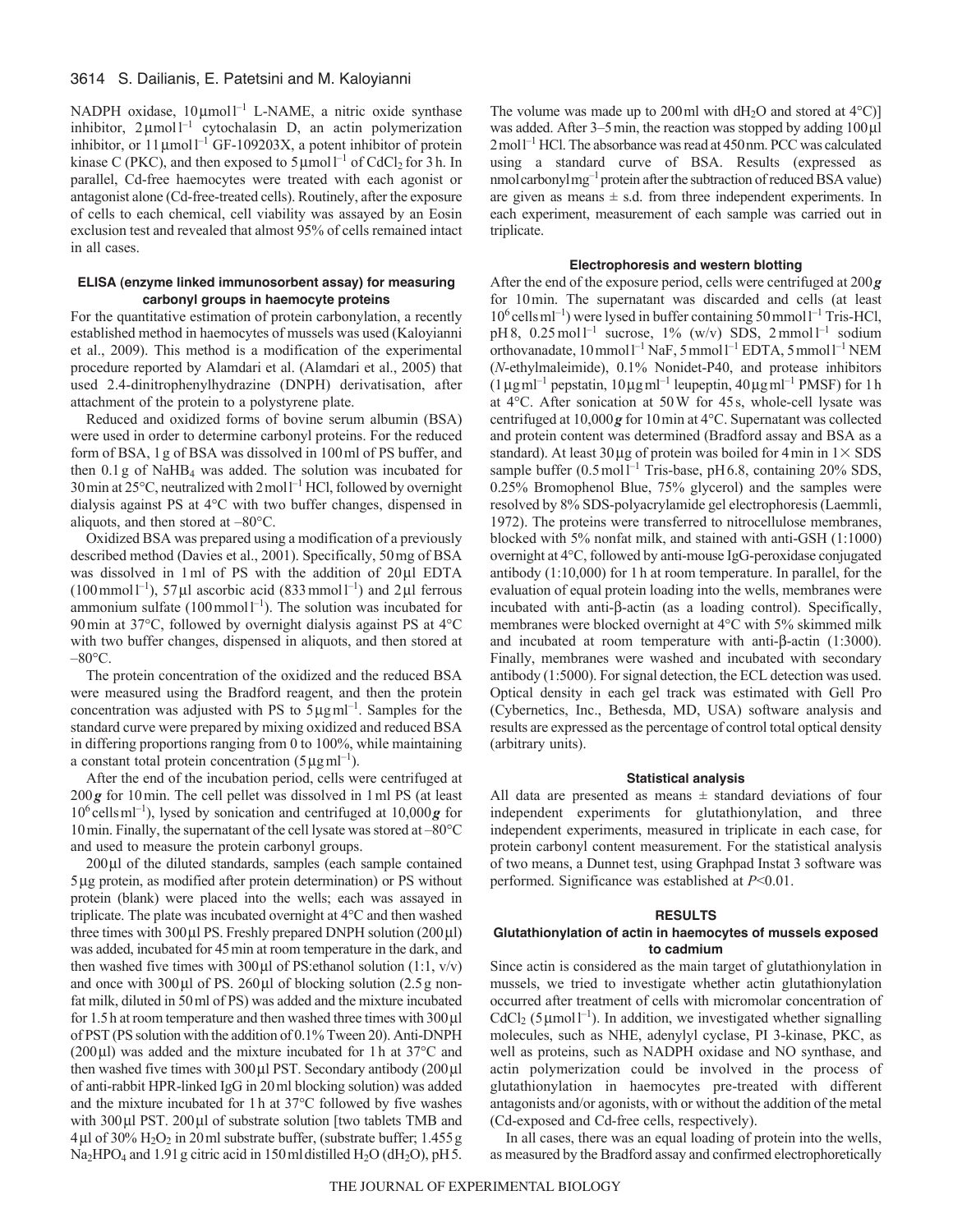

Fig. 1. Western blot using antibodies to actin (one-dimensional SDS 8% polyacrylamide gel electrophoresis), in order to confirm equal loading of protein into the wells. Lane 1, standards; lane 2, control cells; lane 3, Cdtreated cells; lanes 4-10, Cd-treated cells exposed to, 10 μmol l<sup>-1</sup> DPI (lane 4), 10  $\mu$ mol  $I^{-1}$  L-NAME (lane 5), 2  $\mu$ mol  $I^{-1}$  cariporide (lane 6), 2  $\mu$ mol  $I^{-1}$ cytochalasin D (lane 7), 0.01 mmol  $I^{-1}$  forskolin (lane 8), 50 nmol  $I^{-1}$ wortmannin (lane 9), or 11  $\mu$ mol  $I^{-1}$  GF-109203X (lane 10). (A representative blot is shown.)

with the use of actin antibodies (Fig.1). Protein glutathionylation in haemocytes of mussels was detected by western blotting, with the use of commercially available antibodies to GSH. The western blots showed that actin was the main target of glutathionylation, since Cd-treated cells showed significantly increased levels of cysteine-SH groups in a single-protein at 42 kDa, previously identified as actin (Fig.2A,B).

## **Glutathionylation of actin in haemocytes of mussels exposed to different agonists and antagonists of signal transduction pathways, in the presence of cadmium**

According to our results, haemocytes of mussels exposed to  $5 \mu$ moll<sup>-1</sup> of Cd for 3h, had significantly higher levels of actin glutathionylation, compared with levels observed in untreated (control) samples (Fig.2A,B). Inhibition of either NADPH oxidase or NO synthase, in haemocytes pre-treated with  $10 \mu$ moll<sup>-1</sup> DPI and L-NAME respectively, did not show any significant attenuation of Cd effects on actin glutathionylation (Fig.2A,B), whereas each inhibitor alone did not seem to enhance actin glutathionylation in Cd-free cells (cells treated with each antagonist, without the addition of the metal), compared with levels of glutathionylation occurred in control cells (Fig.3A,B). However, the effect of Cd on actin glutathionylation was significantly diminished in cells pre-treated with  $2 \mu$ moll<sup>-1</sup> cariporide, an inhibitor of NHE (Fig. 2A, B), whereas in Cd-free cells treated only with the inhibitor, a significant decrease of actin glutathionylation was observed, compared with levels of glutathionylation observed in control cells (Fig.3A,B). Similarly, Cd-exposed and Cd-free cells, pre-treated for 20min with  $0.01$  mmol  $l^{-1}$  forskolin, an adenylyl cyclase activator, showed lower levels of glutathionylation, compared with levels observed either in cells exposed to Cd alone or in unexposed (control) cells (Fig.2A,B, Fig.3A,B). Actin glutathionylation detected in haemocytes, pretreated with either  $50 \text{ nmol}^{-1}$  wortmannin, a PI 3-kinase inhibitor, or  $11 \mu$ mol<sup>1-1</sup> GF-109023X, a potent inhibitor of protein kinase C, before the addition of the metal, was significantly lower compared with levels of glutathionylation observed in cells treated with the metal alone (Fig.2A,B). Inhibition of either PI 3-kinase or PKC in Cd-free cells, did not enhance the levels of actin glutathionylation, compared with levels observed in control cells (Fig.3A,B). In



Fig. 2. (A) Detection of actin glutathionylation by western blotting (one-dimensional SDS 8% polyacrylamide gel electrophoresis) using anti-GSH, in haemocytes of mussels. Cells were exposed to 5 µmol l<sup>-1</sup> CdCl<sub>2</sub> alone (lane 3) or to Cd with either 10 µmol l<sup>-1</sup> DPI (lane 4), 10 µmol l<sup>-1</sup> L-NAME (lane 5), 2 μmol l<sup>−1</sup> cariporide (lane 6), 2 μmol l<sup>−1</sup>cytochalasin D (lane 7), 0.01 mmol l<sup>−1</sup> forskolin (lane 8), 50 nmol l<sup>−1</sup> wortmannin (lane 9) or 11 μmol l<sup>−1</sup> GF-109203X (lane 10). (A representative blot is shown.) (B) Glutathionylation of actin in haemocytes treated with Cd alone or Cd together with either 10 µmol I<sup>-1</sup> DPI, 10 μmol <sup>[-1</sup> L-NAME, 2 μmol <sup>[-1</sup> cariporide, 2 μmol <sup>[-1</sup> cytochalasin D, 0.01 mmol <sup>[-1</sup> forskolin, 50 nmol <sup>[-1</sup> wortmannin or 11 μmol <sup>[-1</sup> GF-109203X. Results are means ± s.d. from four independent experiments and expressed as a percentage of control total band optical density (arbitrary units). <sup>a</sup>Significantly different from control cells; <sup>b</sup>significantly different from cells treated only with Cd (Dunnet test, *P*<0.01).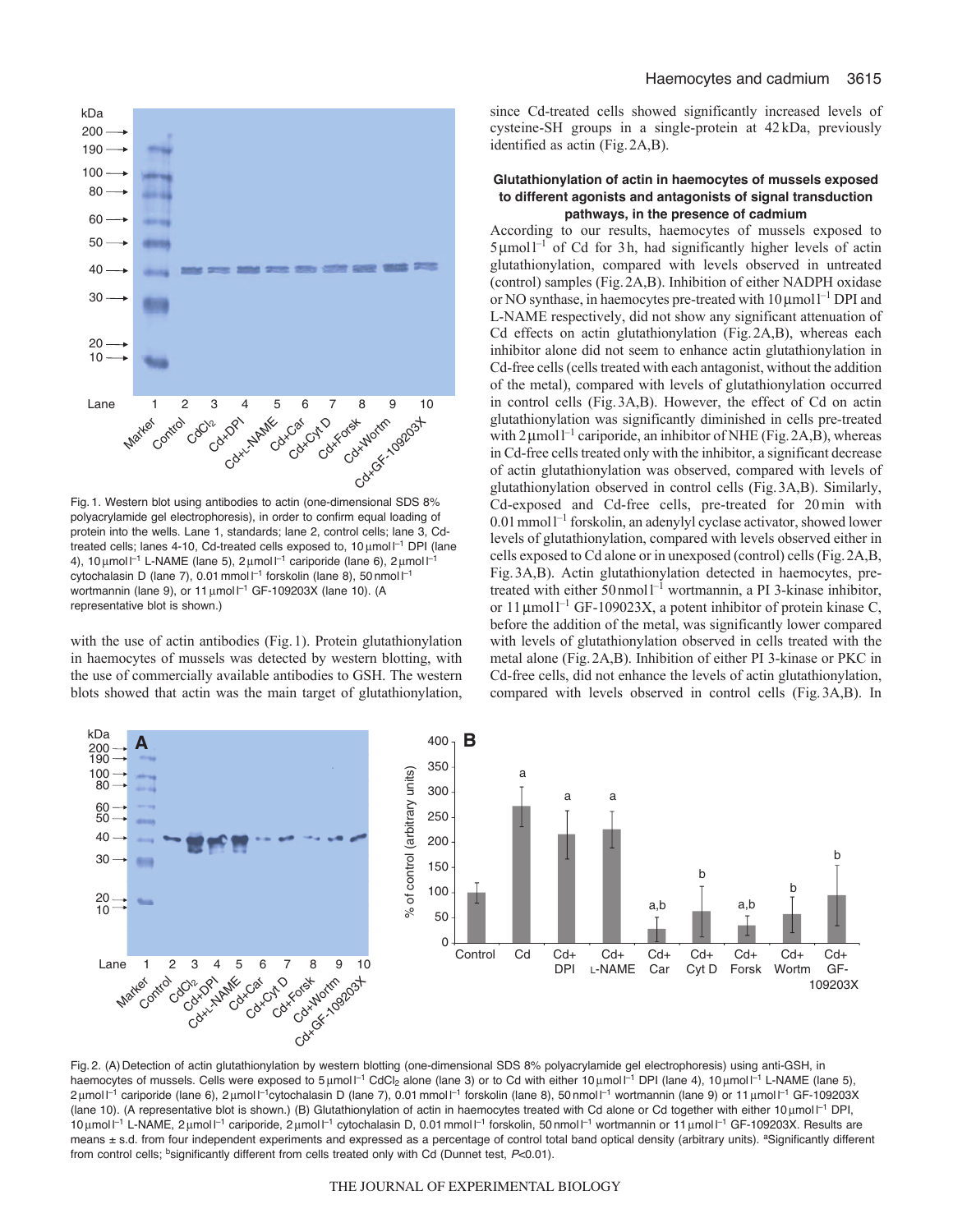



Fig. 3. (A) Detection of actin glutathionylation by western blotting (onedimensional SDS 8% polyacrylamide gel electrophoresis) using anti-GSH, in control cells (lane 2) and cells treated with each agonist and antagonist in the absence of Cd (lanes 3–9). Specifically, cells were treated with either 10 μmol l<sup>-1</sup> DPI (lane 3), 10 μmol l<sup>-1</sup> L-NAME (lane 4), 2 μmol l<sup>-1</sup> cariporide (lane 5),  $2 \mu$ mol  $I^{-1}$  cytochalasin D (lane 6), 50 nmol  $I^{-1}$  wortmannin (lane 7), 0.01 mmol  $I^{-1}$  forskolin (lane 8) or 11  $\mu$ mol  $I^{-1}$  GF-109203X (lane 9). (A representative blot is shown.) (B) Glutathionylation of actin in cells treated with each antagonist and/or agonist, in the absence of Cd. Results are means  $\pm$  s.d. from four independent experiments and expressed as a percentage of control band optical density (arbitrary units). <sup>a</sup>Significantly different from control cells (Dunnet test, *P*<0.01).

addition, inhibition of actin polymerization, in cells pre-treated with 2 µmol<sup>1-1</sup> cytochalasin D, prior to Cd exposure, revealed significant decrease of actin glutathionylation, at levels similar to those obtained both in control cells and Cd-free cells (Fig.2A,B, Fig.3A,B).

#### **Protein carbonyl content in haemocytes of mussels**

Protein carbonyl content in haemocytes of mussels was significantly different in control and Cd-treated cells (Fig.4). Specifically, haemocytes of mussels exposed to  $5 \mu$ moll<sup>-1</sup> Cd had significantly increased protein carbonyl content, relative to untreated haemocytes. Cells pre-treated either with  $0.01$  mmol<sup>1-1</sup> forskolin or 50 nmol<sup>1-1</sup> wortmannin, had significantly decreased protein carbonyl content, compared with cells treated only with Cd, but significantly higher levels than control cells, at least at the concentrations of these chemicals used in the present study (Fig.4). However, inhibition of NHE, actin polymerization, NADPH oxidase, NO synthase or PKC, significantly diminished the effects of cadmium on carbonylation of proteins (Fig.4). Cd-free haemocytes treated with each agonist or antagonist alone, did not show any significant differences, compared with untreated (control) cells (Table1).

## **DISCUSSION**

Oxidative stress is a situation in which cellular homeostasis is altered because of excessive production of ROS and/or impairment of cellular antioxidant defences. Cadmium (Cd) is a non-redox metal that causes enhancement of oxidative stress in mussels possibly not *via* its participation in Fenton reactions, but through the induction of ROS production within cells (Stohs and Bagchi, 1995; Dailianis et al., 2005; Koutsogiannaki et al., 2006).

According to the results of the present study, oxidative stress induced by Cd at micromolar concentrations, enhances both glutathionylation and protein carbonylation in haemocytes of the mussel *M. galloprovincialis.* The increased levels of carbonylation in haemocytes of Cd-exposed mussels are in accordance with previously published studies, reporting the carbonylation of proteins in tissues of mussels exposed to heavy metals such as zinc, copper and Cd (Kirchin et al., 1992; Kaloyianni et al., 2009). Actin is considered to be one of the main proteins to be carbonylated in tissues of mussels (McDonagh et al., 2005; McDonagh and Sheehan, 2007). Nevertheless, the method of carbonyl content detection used in the present study, does not exclude the carbonylation of other proteins, apart from actin, since there is evidence that actin is not the only redox-target protein that may be carbonylated in cells (see Van Der Vlies et al., 2002; Rabek et al., 2003; England and Cotter, 2004; Winterbourn, 2008). In addition, actin is the main target of glutathionylation in tissues of mussels (McDonagh et al., 2005) and other animals (Klatt and Lamas, 2000; Dalle-Donne et al., 2001; Fratelli et al., 2002).

Actin seems to be involved in the processes of glutathionylation and carbonylation in haemocytes of mussels. Actin glutathionylation occurs even in the absence of exogenous oxidative stress (Dalle-Donne et al., 2003a; Dalle-Donne et al., 2005). According to the results of the present study, inhibition of actin polymerization seemed to maintain glutathionylation levels at a level similar to those observed in control cells. This fact seems to be in accordance with previously published studies, revealing that under normal cellular conditions, a portion of G-actin is glutathionylated, thus inhibiting actin polymerization into F-actin (Dalle-Donne et al., 2003a; Dalle-Donne et al., 2003b). Further enhancement of oxidative stress, caused by oxidants such as Cd, could cause a range of reversible and irreversible modification of proteins such as actin. Specifically, cells exposed to Cd showed increased levels of both actin glutathionylation and protein carbonylation, probably with the involvement of actin, since inhibition of its polymerization significantly attenuated the effects of Cd in each case. Since glutathionylation and carbonylation of actin are considered as an early mechanism of protection against stress (Fagotti et al., 1996; Forman et al., 2004; Ghezzi, 2005; McDonagh et al., 2005; Shelton et al., 2005), we could hypothesize that under oxidative stress, there is a rearrangement of the actin cytoskeleton in order for cells to mask critical proteins, such as actin, against irreversible oxidative damage. Polymerization of actin occurring after Cd exposure could act as a signal, further enhancing the glutathionylation process in order to protect cytoskeletal function and therefore cells against oxidative stress. However, polymerization of actin could be a critical signal for the induction of protein carbonylation within cells, as a result of redox balance disturbance. Despite the fact that actin is considered to play a regulatory role both in cytoskeletal function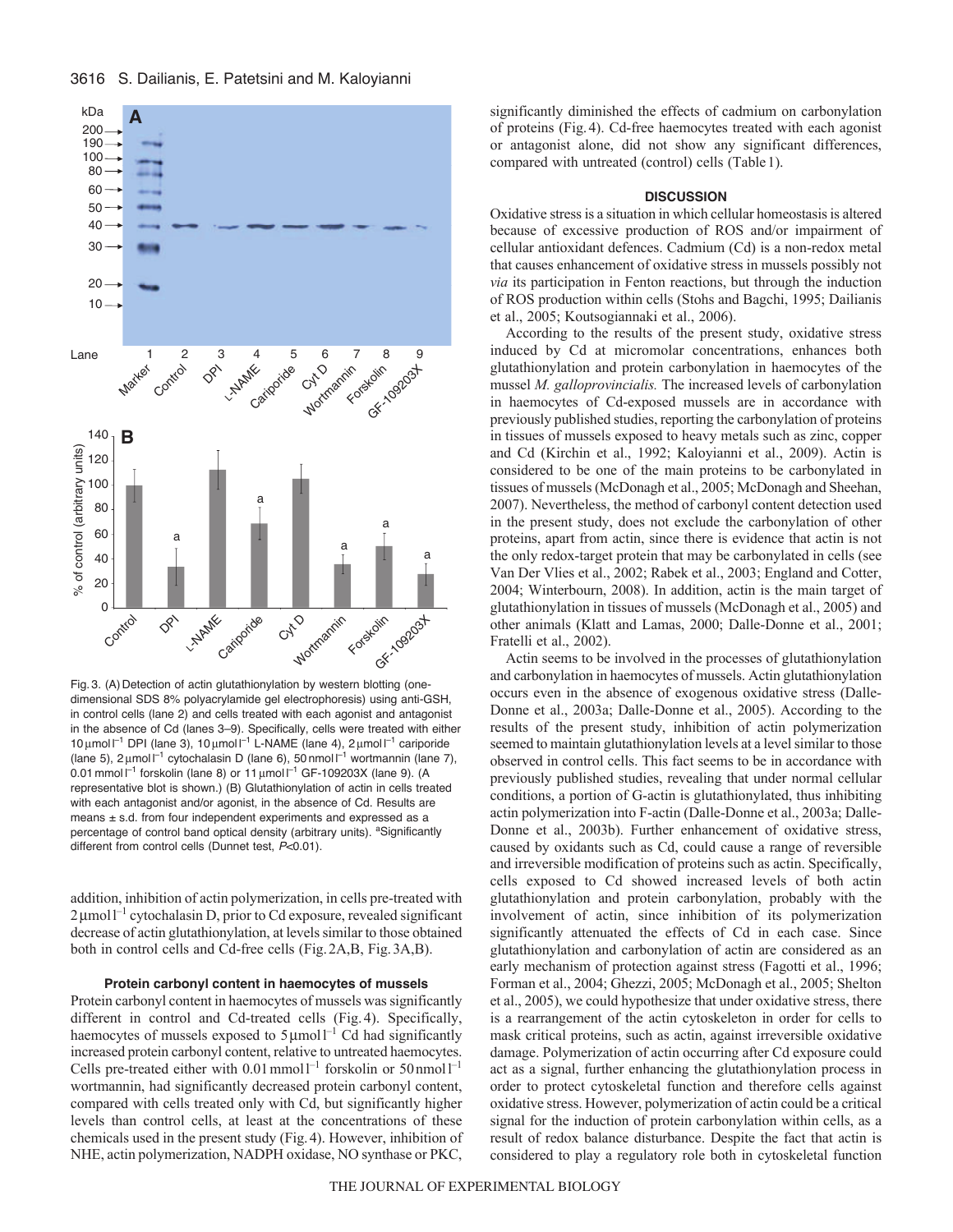



Fig. 4. Detection of protein carbonyl content in haemocytes of mussels. Cells were exposed to  $5 \mu$ mol  $I^{-1}$  CdCl<sub>2</sub> alone or together with either 10 μmol l<sup>-1</sup> DPI, 10 μmol l<sup>-1</sup> L-NAME, 2 μmol l<sup>-1</sup> cariporide, 2 μmol l<sup>-1</sup> cytochalasin D, 0.01 mmol l<sup>-1</sup> forskolin, 50 nmol l<sup>-1</sup> wortmannin or 11 µmol l<sup>-1</sup> GF-109203X. Results (expressed as nmol carbonyl  $mq^{-1}$  protein) are means ± s.d. from three independent experiments. In each experiment, measurements on treated cells were carried out in triplicate. <sup>a</sup>Significantly different from control cells: <sup>b</sup>significantly different from cells treated only with Cd (Dunnet test, *P*<0.01).

and cellular homeostasis (Ghezzi, 2005; McDonagh et al., 2005) further research is needed in order to verify the role of actin polymerization under oxidative stress induced by oxidants such as Cd.

There are a lot of studies, reporting that oxidative stress can cause a range of reversible (glutathionylation) and irreversible (carbonylation) modifications of protein amino acid side chains (Ghezzi and Bonetto, 2003), which affect the response of numerous cell signalling pathways (Tan et al., 1995; Tan et al., 2001; Persad et al., 1997; Persad et al., 1998; Ward et al., 2000; Mahadev et al., 2001; Humphries et al., 2002; Kwon et al., 2004; Goldstein et al., 2005). Our results showed that actin glutathionylation and protein carbonylation in haemocytes exposed to Cd seems to enhance a signalling cascade with the involvement of both cAMP and PKC. Specifically, actin glutathionylation and carbonylation of proteins seems to involve PKC activation, whereas activation of adenylyl cyclase seemed to attenuate the effects of Cd both on actin glutathionylation and protein carbonylation. The later is in accordance with the results of Dailianis et al. (Dailianis et al., 2005) who reported that cells treated to maintain high levels of cAMP were more efficient in keeping low levels of ROS, compared with control cells. Subsequently, high levels of cAMP could contribute to a decrease of protein carbonylation and actin glutathionylation. Moreover, it has been reported that there is a crosstalk between

Table 1. Detection of protein carbonyl content in haemocytes of mussels

| Agonist/antagonist treatment             | nmol carbonyl $mg^{-1}$ protein |
|------------------------------------------|---------------------------------|
| Control                                  | $7.936 \pm 1.12$                |
| $2 \mu$ mol $l^{-1}$ Cariporide          | $7.737 + 1.5$                   |
| 2 µmol I <sup>-1</sup> Cytochalasin D    | $7.717 \pm 1.3$                 |
| 0.01 mmol $l^{-1}$ Forskolin             | $7.799 \pm 1.4$                 |
| 50 nmol $\Gamma$ <sup>1</sup> Wortmannin | $8.128 \pm 0.9$                 |
| 11 μmol l <sup>-1</sup> GF-109203X       | $7.689 \pm 1.2$                 |
| 10 $\mu$ mol $I^{-1}$ L-NAME             | $10.059 + 1.3$                  |
| $10 \mu$ mol $I^{-1}$ DPI                | $7.991 \pm 1.5$                 |
|                                          |                                 |

Cells were exposed to each agonist or antagonist alone, without the addition of cadmium.

Values are means  $\pm$  s.d. of triplicate samples from three independent experiments.

No significant difference was obtained between control cells and cells treated with each agonist and antagonist as determined by Dunnet test, *P*<0.01.

cAMP- and PKC-dependent activation of NHE, under oxidative stress induced by Cd (Dailianis et al., 2005; Dailianis, 2009).

According to the results of the present study, NHE, a plasma membrane anchoring protein for the actin cytoskeleton (Putney et al., 2002), seems to play a regulatory role in the induction of actin glutathionylation, as well as protein carbonylation in haemocytes of mussels. Previously published studies have shown the activation of NHE by heavy metals in HT 29 cells (Hershfinkel et al., 2001) as well as in haemocytes, digestive gland, gills and mantle/gonad cells of mussels (Dailianis and Kaloyianni, 2004; Kaloyianni et al., 2005; Kaloyianni et al., 2006). In addition, it has been reported that activation of NHE enhances ROS production, after exposure to micromolar concentrations of Cd (Dailianis et al., 2005; Koutsogiannaki et al., 2006). Therefore, it seems that under oxidative stress induced by Cd, actin glutathionylation and protein carbonylation are possibly mediated through NHE activity (Paradiso et al., 2004). It is possible, therefore, that Cd could cause NHE activation, possibly through actin glutathionylation, which would lead to the induction of oxidative damage of proteins. Thus, NHE possibly has a regulatory role in the induction of reversible or irreversible modifications of proteins in cells faced with oxidative stress. To our knowledge, this is the first report of the involvement of NHE with cellular responses, such as glutathionylation and carbonylation, after exposure to heavy metals in cells of mussels. Therefore, ROS, cAMP, PKC and NHE may be involved in the processes of protein carbonylation and actin glutathionylation after exposure to Cd in haemocytes of mussels. This statement is in accordance with previously published studies, indicating that ROS production could be induced by a NHE-dependent pathway (Rothstein et al., 2002; Sand et al., 2003; Baldini et al., 2005). However, further research is needed in order for this to be verified.

There is evidence that the signalling molecules PKC and PI 3 kinase are involved in the regulation of phagocytosis, possibly through activation of NADPH oxidase and NO synthase (Baggiolini et al., 1986; Klebanoff, 1988; Torreilles et al., 1996; Thomas et al., 2002; Garcia-Garcia and Rosales, 2002; Garcia-Garcia, 2005; Haynes et al., 2003). The involvement of PKA in NO synthesis has been also suggested (Novas et al., 2004). NADPH oxidase, as well as nitric oxide synthase activation, enhance the production of oxygen radicals, such as superoxides  $(O_2\bullet)$  and nitric oxide (NO), thus representing the main enzymes of the immune response of haemocytes against foreign substances (Noel et al., 1993; Conte and Ottaviani, 1995; Franchini et al., 1995a; Franchini et al., 1995b; Winston et al., 1996; Carballal et al., 1997; Arumugam et al., 2000;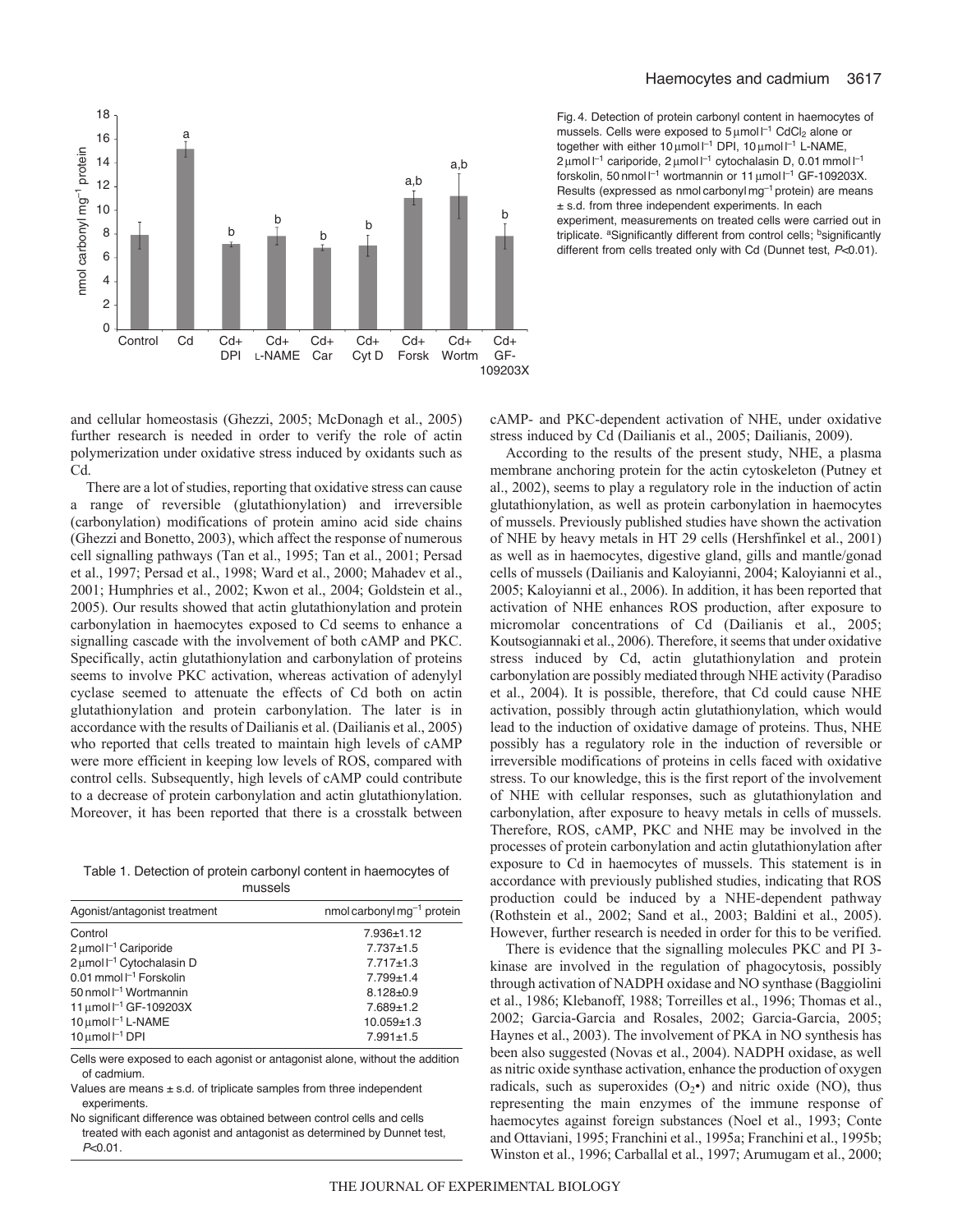# 3618 S. Dailianis, E. Patetsini and M. Kaloyianni

Gourdon et al., 2001). NO is of great importance, protecting the cells from oxidant injury and scavenging radical species (Wong and Billiar, 1995; Fang, 1997). Our results show that PI 3-kinase, NADPH oxidase and NO synthase seemed to be involved both in actin glutathionylation and protein carbonylation in haemocytes exposed to Cd. Activation of PI 3-kinase by Cd has also been reported in previous studies (Kim et al., 2000; Eom et al., 2001; Ostrakhovitch et al., 2002; Bao and Knoell, 2006). Since, PI 3-kinase has been proposed as a survival signal in mild oxidative stress (Konishi et al., 1999; Sonoda et al., 1999; Shimamura et al., 2003), we could hypothesize that NADPH oxidase and NO synthase activation may be a result of PKC and PI 3-kinase activation after Cd exposure in haemocytes of mussels.

In conclusion, Cd can cause transient oxidative stress resulting in actin glutathionylation and protein carbonylation in haemocytes of mussels. Although oxidative stress induced by ROS enhancement after exposure to Cd could lead to irreversible oxidative damage of proteins, the formation of a reversible mixed disulphide between GSH and cysteine-SH groups in proteins such as actin could be a protective strategy to mask sulfhydryl groups until oxidative stress is overcome.

Our results support previous evidence that NHE is a regulator of intracellular signal transduction pathways, thus participating in strategies adopted by cells for maintaining their intracellular homeostasis and function. This is also the first report of the involvement of NADPH oxidase and NO oxidase and signalling molecules, such as PKC, cAMP and PI 3-kinase, in the induction of both glutathionylation and protein carbonylation in Cd-treated haemocytes of mussels. Further research is needed in order to clarify the role of these molecules in the above processes.

#### **REFERENCES**

- **Adams, T. K., Saydam, N., Steiner, F., Schaffner, W. and Freedman, J. H.** (2002). Activation of gene expression by metal-responsive signal transduction pathways. *Environ. Health Perspect.* **110**, 813-817.
- **Alamdari, H. D., Kostidou, E., Paletas, K., Sarigianni, M., Konstas, G. P. A., Karapiperidou, A. and Koliakos, G.** (2005). High sensitivity enzyme-linked immunosorbent assay (ELISA) method for measuring protein carbonyl in samples with low amounts of protein. *Free Rad. Biol. Med.* **39**, 1362-1367.
- **Almroth, C. B., Sturve, J., Berglund, A. and Förlin, L.** (2005). Oxidative damage in eelpout (*Zoarces viviparus*), measured as protein carbonyls and TBARS, as biomarkers. *Aquat. Toxicol.* **73**, 171-180.
- **Arumugam, M., Romestand, B., Torreilles, J. and Roch, P.** (2000). In vitro production of superoxide and nitric oxide (as nitrite and nitrate) by *Mytilus galloprovincialis* haemocytes upon incubation with PMA or laminarin or during yeast phagocytosis. *Eur. J. Cell Biol.* **79**, 513-519.
- **Avkiran, M. and Haworth, R.** (2003). Regulatory effects of G protein-coupled receptors on cardiac sarcolemmal Na/+H+ exchanger activity: signaling and significance. *Cardvasc. Res.* **57**, 942-952.
- **Baggiolini, M., Ruch, W. and Cooper, P. H.** (1986). Measurement of hydrogen peroxide production by phagocytes using homovanillic acid and horseradish peroxidase. *Meth. Enzymol.* **132**, 395-400.
- **Baldini, P. M., De Vito, P., Vismara, D., Bagni, C., Zalfa, F., Minieri, M. and Nardo, P. Di.** (2005). Atrial natriuretic peptide effects on intracellular pH changes and ROS production in HEPG2 cells: Role of p38 MAPK and phospholipase D. *Cell Physiol. Biochem.* **15**, 77-88.
- **Bao, S. and Knoell, D. L.** (2006). Zinc modulates airway epithelium susceptibility to death receptor-mediated apoptosis. *Am. J. Physiol. Lung Cell Mol. Physiol.* **290**, L433-L441.
- **Barthel, A., Ostrakhovitch, E. A., Walter, P. L., Kampkötter, A. and Klotz, L. O.** (2007). Stimulation of phosphoinositide 3-kinase/Akt signaling by copper and zinc ions: mechanisms and consequences. *Arch. Biochem. Biophys.* **463**, 175-182.
- **Bianchini, L. and Pouyssegur, J.** (1994). Molecular structure and regulation of vertebrate Na+/H+ exchangers. *J. Exp. Biol.* **196**, 337-345.
- **Cala, P. M.** (1983a). Cell volume regulation by Amphiuma red blood cells. The role of Ca+2 as a modulator of alkali metal/H+ exchange. *J. Gen. Physiol.* **82**, 761-784. **Cala, P. M.** (1983b). Volume regulation by red blood cells: Mechanisms of ion
- transport between cell and mechanisms. *Mol. Physiol.* **4**, 33-52.
- **Cantley, L. C.** (2002). The phosphoinositide 3-kinase pathway**.** *Science* **296**, 1655- 1657.
- **Cao, A., Mercado, L., Ramos-Martinez, J. I. and Barcia, R.** (2003). Primary cultures of haemocytes from *Mytilus galloprovincialis* Lmk: Expression of IL-2R. *Aquaculture* **216**, 1-8.
- **Carballal, M. J., López, C., Azevedo, C. and Villalba, A.** (1997). Enzymes involved in defence functions of hemocytes of mussel *Mytilus galloprovincialis*. *J. Invert. Pathol.* **70**, 96-105.
- **Cheng, T. C.** (1981). Bivalves. In *Invertebrates Blood Cells* (ed. N. A. Ratcliffe and A.
- F. Rowley), pp. 233-300. London: Academic Press. **Cheng, T. C.** (1988). In vivo effects of heavy metals on cellular defence mechanisms of *Crassostrea virginica* phagocytic and endocytotic indices. *J. Invertebr. Pathol.* **51**, 215-220.
- **Cheng, T. C. and Sullivan, J. T.** (1984). Effects of heavy metals on phagocytosis by molluscan hemocytes. *Mar. Environ. Res.* **14**, 305-315.
- **Conte, A. and Ottaviani, E.** (1995). Nitric oxide synthase activity in molluscan hemocytes. *FEBS Lett.* **365**, 120-124.
- **Coogan, T. P., Bare, R. M. and Waalkes, M. P.** (1992). Cadmium-induced DNA strand damage in cultured liver cells: Reduction in cadmium genotoxicity following zinc pre-treatment. *Toxicol. Appl. Pharmacol.* **113**, 227-233.
- **Costa, V. M., Amorim, M. A., Quintanilha, A. and Moradas-Ferreira, P.** (2002). Hydrogen peroxide-induced carbonylation of key metabolic enzymes in *Saccharomyces cerevisiae*: the involvement of the oxidative stress response regulators Yap1 and Skn7. *Free Radic. Biol. Med.* **33**, 1507-1515.
- **Dailianis, S.** (2009). Production of superoxides and nitric oxide generation in haemocytes of mussel *Mytilus galloprovincialis* (Lmk.) after exposure to cadmium: a possible involvement of Na+/H+ exchanger in the induction of cadmium toxic effects. *Fish Shellfish Immunol.* **27,** 446-453.
- **Dailianis, S. and Kaloyianni, M.** (2004). Cadmium induces both pyruvate kinase and Na+/H+ exchanger activity through protein kinase C mediated signal transduction, in isolated digestive gland cells of *Mytilus galloprovincialis* (L.). *J. Exp. Biol.* **207**, 1665- 1674.
- **Dailianis, S., Piperakis, S. M. and Kaloyianni, M.** (2005). Cadmium effects on ROS production and DNA damage *via* adrenergic receptors stimulation: role of Na<sup>+</sup>/H<sup>+</sup> exchanger and PKC. *Free Radic. Res.* **39**, 1059-1070.
- **Dalle-Donne, I., Rossi, R., Milzani, A., Di Simplicio, P. and Colombo, R.** (2001). The actin cytoskeleton response to oxidants: from small heat shock protein phosphorylation to changes in the redox state of actin itself. *Free Rad. Biol. Med.* **31**, 1624-1632.
- **Dalle-Donne, I., Rossi, R., Giustarini, D., Colompo, R. and Milzani, A.** (2003a). Actin S-glutathionylation: evidence against a thio-disulphide exchange mechanism. *Free Rad. Biol. Med.* **35**, 1185-1193.
- **Dalle-Donne, I., Rossi, R., Giustarini, D., Milzani, A. and Colombo, R.** (2003b). Protein carbonyl groups as biomarkers of oxidative stress. *Clin. Chim. Acta* **329**, 23- 38.
- **Dalle-Donne, I., Scaloni, A., Giustarini, D., Cavarra, E., Tell, G., Lungarella, G., Colombo, R., Rossi, R. and Milzani, A.** (2005). Proteins as biomarkers of oxidative/nitrosative stress in diseases: the contribution of redox proteomics. *Mass. Spectrom. Rev.* **24**, 55-99.
- **Dalle-Donne, I., Rossi, R., Giustarini, D., Colombo, R. and Milzani, A.** (2007). Sglutathionylation in protein redox regulation. *Free Radic. Biol. Med.* **43**, 883-898.
- **Davies, K. J. A. and Delsignore, M. E.** (1987). Protein damage and degradation by oxygen radicals. *J. Biol. Chem.* **262**, 9908-9913.
- **Davies, S. M., Poljak, A., Duncan, M. W., Smythe, G. A. and Murphy, M. P.** (2001). Measurements of protein carbonyls, ortho- and meta-tyrosine and oxidative phosphorylation complex activity in mitochondria from young and old rats. *Free Radic. Biol. Med.* **31**, 181-190.
- **Dowling, V., Pascal, C., Hoarau, P. C., Romeo, M., O'Halloran, J., van Pelt, F., O'Brien, N. and Sheehan, D.** (2006). Protein carbonylation and heat shock response in *Ruditapes decussatus* following *p*,*p'*-dichlorodiphenyldichloroethylene (DDE) exposure: A proteomic approach reveals that DDE causes oxidative stress. *Aquat. Toxicol.* **77**, 11-18.
- **England, K. and Cotter, T.** (2004). Identification of carbonylated proteins by MALDI-TOF mass spectroscopy reveals susceptibility of ER. *Biochem. Biophys. Res. Commun.* **320**, 123-130.
- **Eom, S. J., Kim, E. Y., Lee, J. E., Kang, H. J., Shim, J., Kim, S. U., Gwag, B. J.** and Choi, E. J. (2001).  $Zn^{(2+)}$  induces stimulation of the c-Jun N-terminal kinase signaling pathway through phosphoinositide 3-Kinase. *Mol. Pharmacol.* **59**, 981-986.
- **Fagotti, A., Di Rosa, I., Simoncelli, F., Pipe, R. K., Panara, F. and Pascolini, R.** (1996). The effects of copper on actin and fibronectin organization in *Mytilus galloprovincialis* haemocytes. *Dev. Comp. Immunol.* **20**, 383-391.
- **Fang, F. C.** (1997). Mechanisms of nitric oxide-related antimicrobial activity. *J. Clin. Invest.* **99**, 2818-2825.
- **Filomeni, G., Rotilio, G. and Ciriolo, M. R.** (2002). Cell signalling and the glutathione redox system. *Biochem. Pharmacol.* **64**, 1057-1064.
- **Forman, H. J., Fukuto, J. M. and Torres, M.** (2004). Redox signaling: thiol chemistry defines which reactive oxygen and nitrogen species can act as second messengers. *Am. J. Physiol. Cell Physiol.* **287**, C246-C256.
- **Franchini, A., Fontanili, P. and Ottaviani, E.** (1995a). Invertebrates immunocytes: Relationship between phagocytosis and nitric oxide production. *Comp. Biochem. Physiol.* **1108**, 403-407.
- **Franchini, A., Conte, A. and Ottaviani, E.** (1995b). Nitric oxide: an ancestral immunocyte effector molecule. *Adv. Neuroimmunol.* **5**, 265-278.
- **Fratelli, M., Demol, H., Puype, M., Casagrande, S., Eberini, I., Salmona, M., Bonetto, V., Mengozzi, M., Duffieux, F., Miclet, E. et al.** (2002). Identification by redox proteomics of glutathionylated proteins in oxidatively stressed human T lymphocytes. *Proc. Natl. Acad. Sci. USA* **99**, 3505-3510.
- **Garcia-Garcia, E.** (2005). Diversity in phagocytic signaling: a story of greed, sharing, and exploitation. In *Molecular mechanisms of phagocytosis* (ed. C., Rosales), pp. 1- 22. Georgetown, TX: Landes Biosciences/Eurekah.com and Springer Science+Business Media.
- **Garcia-Garcia, E. and Rosales, C.** (2002). Signal transduction during Fc receptorsmediated phagocytosis. *L. Leukoc. Biol.* **72**, 1092-1108.
- **García-García, E., Prado-Álvarez, M., Novoa, B., Figueras, A. and Rosales, C.** (2008). Immune responses of mussel hemocyte subpopulations are differentially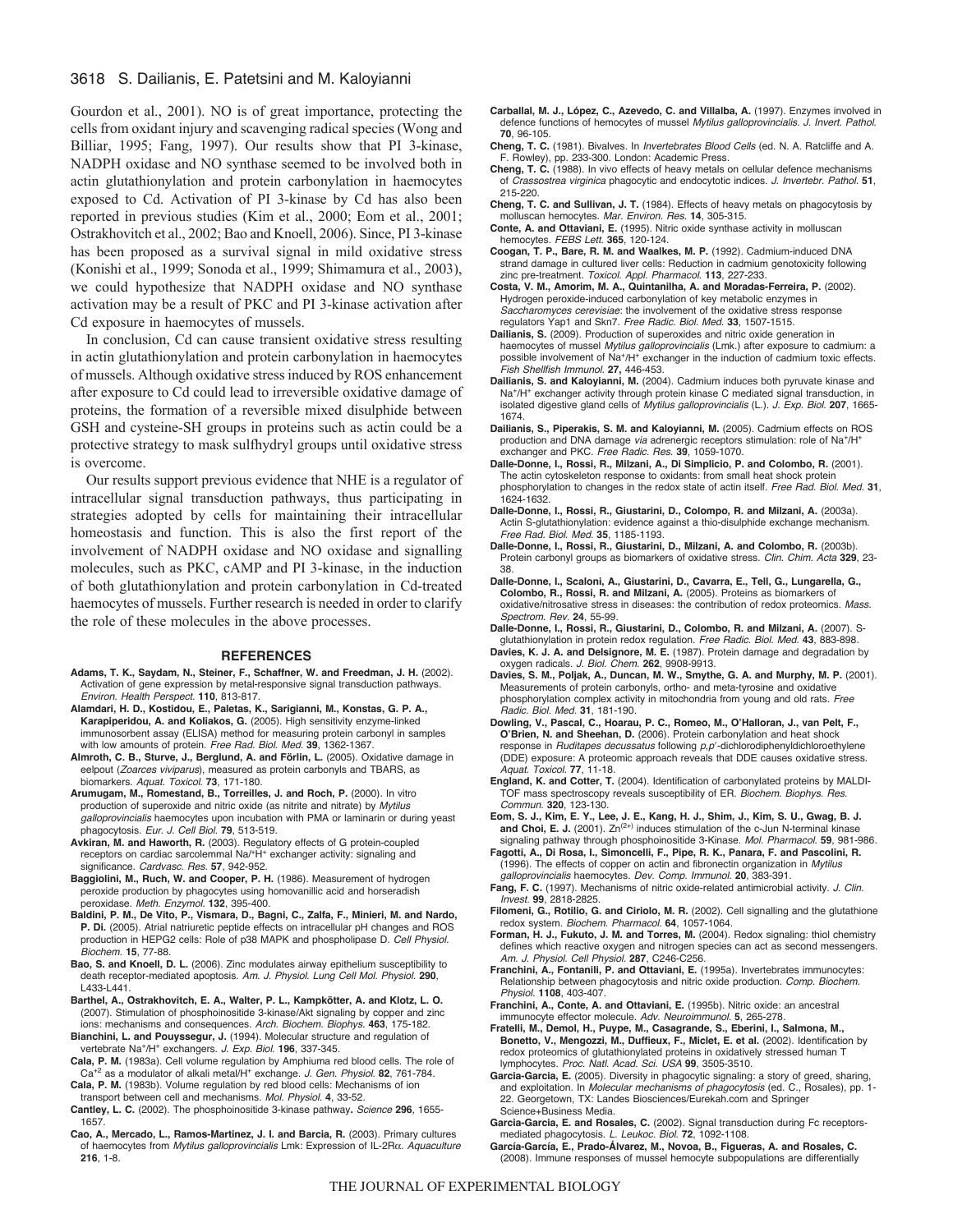regulated by enzymes of the PI 3-K, PKC, and ERK kinase families. *Dev. Comp. Immunol.* **32**, 637-653.

- **Ghezzi, P.** (2005). Regulation of protein function by glutathionylation. *Free Rad. Res.* **39**, 573-580.
- **Ghezzi, P. and Bonetto, V.** (2003). Redox proteomics: Identification of oxidatively modified proteins. *Proteomics* **3**, 1145-1153.
- **Goldstein, B. J., Mahadev, K., Wu, X., Zhu, L. and Motoshima, H.** (2005). Role of insulin-induced reactive oxygen species in the insulin signaling pathway. *Antioxid. Redox Signal.* **7**, 1021-1031.
- **Gómez-Mendikute, A. and Cajaraville, M. P.** (2003). Comparative effects of cadmium, copper, paraquat and benzo[a]pyrene on the actin cytoskeleton and production of reactive oxygen species (ROS) in mussel haemocytes. *Toxicol. In Vitro* **17**, 539-546.
- **Gourdon, I., Guerin, M.-C., Torreilles, J. and Roch, P.** (2001). Nitric oxide generation by haemocytes of the mussel *Mytilus galloprovincialis*. *Nitric Oxide: Biol. Chem.* **5**, 1-6.
- **Grune, T., Reinheckel, T. and Davies, K. J. A.** (1997). Degradation of oxidized proteins in mammalian cells. *FASEB J.* **11**, 526-534.
- **Haynes, V., Elfering, S. L., Squires, R. J., Traaseth, N., Solien, J., Ettl, A. and Giulivi, C.** (2003). Mitochondrial nitric-oxide synthase: role in pathophysiology. *IUBMB Life* **55**, 599-603.
- **HCMR, Oceanography Institute** (1997). Monitoring of the quality of the marine environment of the gulf of Thessaloniki through 1997. Final technical report, pp. 1- 250 (In Greek), www.hcmr.gr.
- **Hershfinkel, M., Moran, A., Grossman, N. and Sekler, I.** (2001). A zinc-sensing receptor triggers the release of intracellular Ca<sup>2+</sup> and regulates ion transport. *Proc. Natl. Acad. Sci. USA* **98**, 11749-11754.
- **Humphries, K. M., Juliano, C. and Taylor, S. S.** (2002). Regulation of cAMPdependent protein kinase activity by glutathionylation. *J. Biol. Chem.* **277**, 43505- 43511.
- **Kaloyianni, M., Stamatiou, R. and Dailianis, S.** (2005). Zinc and 17beta-estradiol induce modifications in Na<sup>+/H+</sup> exchanger and pyruvate kinase activity through protein kinase C in isolated mantle/gonad cells of *Mytilus galloprovincialis*. *Comp. Biochem. Physiol. C* **141**, 257-266.
- **Kaloyianni, M., Ragia, V., Tzeranaki, I. and Dailianis, S.** (2006). The influence of Zn on signaling pathways and attachment of *Mytilus galloprovincialis* haemocytes to extracellular matrix proteins. *Comp. Biochem. Physiol. C* **144**, 93-100.
- **Kaloyianni, M., Dailianis, S., Chrisikopoulou, E., Zannou, A., Koutsogiannaki, S., Alamdari, D. H., Koliakos, G. and Dimitriadis, V. K.** (2009). Oxidative effects of inorganic and organic contaminants on haemolymph of mussels. *Comp. Biochem. Physiol. C* **149**, 631-639.
- **Khaled, A. R., Moor, A. N., Li, A., Kim, K., Ferris, D. K., Muegge, K., Fisher, R. J., Fliegel, L. and Durum, S. K.** (2001). Trophic factor withdrawal: p38 mitogenactivated protein kinase activates NHE1, which induces intracellular alkalinization. *Mol. Cell Biol.* **21**, 7545-7557.
- **Kim, S., Jung, Y., Kim, D., Koh, H. and Chung, J.** (2000). Extracellular zinc activates p70 S6 kinase through the phosphatidylinositol 3-kinase signaling pathway. *J. Biol. Chem.* **275**, 25979-25984.
- **Kirchin, M. A., Moore, M. N., Dean, R. T. and Winston, G. W.** (1992). The role of oxyradicals in intracellular proteolysis and toxicity in mussels. *Mar. Environ. Res.* **34**, 315-320.
- **Klatt, P. and Lamas, S.** (2000). Regulation of protein function by S-glutathiolation in response to oxidative and nitrosative stress. *Eur. J. Biochem.* **267**, 4928-4944.
- **Klebanoff, S. J.** (1988). Phagocyte cells: Products of oxygen metabolism. In *Inflammation Basic Principles and Clinical Correlates* (ed. J. I. Gallin, I. M. Goldstein and R. Snydman), pp. 391-344. New York: Raven Press Ltd.
- **Koliakos, G., Paletas, K. and Kaloyianni, M.** (2008). NHE-1: a molecular target for signalling and cell matrix interactions. *Connect. Tissue Res.* **49**, 157-161.
- **Konishi, H., Fujiyoshi, T., Fukui, Y., Matsuzaki, H., Yamamoto, T., Ono, Y., Andjelkovic, M., Hemmings, B. A. and Kikkawa, U.** (1999). Activation of protein kinase B induced by  $H_2O_2$  and heat shock through distinct mechanisms dependent and independent of phosphatidylinositol 3-kinase. *J. Biochem.* **126**, 1136-1143.
- **Konstantinidis, D., Paletas, K., Koliakos, G. and Kaloyianni, M.** (2009). The ambiguous role of the Na<sup>+</sup>-H<sup>+</sup> exchanger isoform 1 (NHE1) in leptin-induced oxidative stress in human monocytes. *Cell Stress and Chaperones* (doi:10.1007/s12192-009-0110-4).
- **Koutsogiannaki, S., Evangelinos, N., Koliakos, G. and Kaloyianni, M.** (2006). Cytotoxic mechanisms of  $Zn^{2+}$  and  $Cd^{2+}$  involve Na<sup>+</sup>/H<sup>+</sup> exchanger (NHE) activation by ROS. *Aquat. Toxicol.* **78**, 315-324.
- **Kwon, J., Lee, S.-R., Yang, K.-S., Ahn, Y., Kim, Y. J., Stadtman, E. R. and Rhee, S. G.** (2004). Reversible oxidation and inactivation of the tumor suppressor PTEN in cells stimulated with peptide growth factors. *Proc. Natl. Acad. Sci. USA* **101**, 16419- 16424.
- **Laemmli, U. K.** (1972). Cleavage of structural proteins during the assembly of the head of bacteriophage T4. *Nature* **227**, 680-685.
- **Levine, R. L., Garland, D., Oliver, C. N., Amici, A., Climent, I. and Lenz, A.** (1990). Determination of carbonyl content in oxidatively modified proteins. *Method. Enzymol.* **186**, 464-478.
- **Mahadev, K., Wu, X., Zilbering, A., Zhu, L., Lawrence, J. T. R. and Goldstein, B. J.** (2001). Hydrogen peroxide generated during cellular insulin stimulation is integral to activation of the distal insulin signaling cascade in 3T3-L1 adipocytes. *J. Biol. Chem.* **276**, 48662-48669**.**
- **McDonagh, B. and Sheehan, D.** (2007). Effect of oxidative effects on protein thiols in the blue mussel *Mytilus edulis*: Proteomic identification of target proteins. *Proteomics* **7**, 3395-3403.
- **McDonagh, B., Tyther, R. and Sheehan, D.** (2005). Carbonylation and glutathionylation of proteins in the blue mussel *Mytilus edulis* detected by proteomic analysis and western blotting: Actin as a target for oxidative stress. *Aquat. Toxicol.* **73**, 315-326.
- **McHardy, L., Sinotte, R., Troussard, A., Sheldon, C., Church, J., Williams, D. E., Andersen, R. J., Dedhar, S., Roberge, M. and Roskelley, C. D.** (2004). The tumor invasion inhibitor dihydromotuporamine C activates Rho, remodels stress fibers and focal adhesions, and stimulates sodiumproton exchange. *Cancer Res.* **64**, 1468- 1474.
- **Micic, M., Bihari, N., Labura, Z., Muller, W. E. G. and Batel, R.** (2001). Induction of apoptosis in the blue mussel *Mytilus galloprovincialis* by tri-n-butyltin chloride. *Aquat. Toxicol.* **55**, 61-73.
- **Misra, R. R., Smith, G. T. and Waalkes, M. P.** (1998). Evaluation of the direct genotoxic potential of cadmium in four different rodent cell lines. *Toxicology* **126**, 103-114.
- **Moolenaar, W. H., Sien, T. R. Y., Van de Saag, P. T. and De Laat, S. W.** (1983). Na<sup>+</sup>/H<sup>+</sup> exchange and cytoplasmic pH in the action of growth factors in human fibroblasts. *Nature* **304**, 645-648.
- **Moor, A., Gan, X., Karmazyn, M. and Fliegel, L.** (2001). Protein kinase mediated regulation of the Na<sup>+</sup>/H<sup>+</sup> exchanger isoform 1 (NHE1) in ischemic and ischemic/reperfused rat heart. *J. Biol. Chem.* **27**, 16113-16122.
- **Noel, D., Bachere, E. and Mialhe, E.** (1993). Phagocytosis associated chemiluminescence of hemocytes in *Mytilus edulis* (Bivalvia). *Develop. Comp. Immunol.* **17**, 483-493.
- **Novas, A., Cao, A., Barcia, R. and Ramos-Martinez, J. I.** (2004). Nitric oxide release by haemocytes of the mussel *Mytilus galloprovincialis* Lmk was provoked by intereukin-2 but not lipopolysaccharide. *Int. J. Biochem. Cell Biol.* **36**, 390-394.
- **Olabarrieta, I., L'Azou, B., Yuric, S., Cambar, J. and Cajaraville, M. P.** (2001). In vitro effects of cadmium on two different animal cell models. *Toxicol. In Vitro* **15**, 511-517.
- **Orlowski, J. and Grinstein, S.** (2004). Diverstiy of the mammalian sodium/proton exchanger SLC9 gene family. *Pflug. Archiv.* **447**, 549-565.
- **Ostrakhovitch, E. A., Lordnejad, M. R., Schliess, F., Sies, H. and Klotz, L. O.** (2002). Copper ions strongly activate the phosphoinositide-3-kinase/Akt pathway independent of the generation of reactive oxygen species. *Arch. Biochem. Biophys.* **397**, 232-239.
- **Ottaviani, E., Paemen, L. R., Cadet, P. and Stefano, G. B.** (1993). Evidence for nitric oxide production and utilization as a bacteriocidal agent by invertebrate immunocytes. *Eur. J. Pharmacol.* **248**, 319-324.
- **Padgett, E. L. and Pruet, S. B.** (1992). Evaluation of nitrite production by human monocyte-derived macrophages. *Biochem. Biophys. Res. Commun.* **186**, 775-781.
- **Paradiso, A., Cardone, R. A., Bellizzi, A., Bagorda, A., Guerra, L., Tommasino, M., Casavola, V. and Reshkin, S. J.** (2004). The Na+/H+ exchanger-1 induces cytoskeletal changes involving reciprocal RhoA and Rac1 signaling, resulting in motility and invasion in MDA-MB- 435 cells. *Breast Cancer Res.* **6**, R616-R628.
- **Pederson, S. F., Varming, C., Christensen, S. T. and Hoffmann, E. K.** (2002). Mechanisms of activation of NHE by cell shrinkage and by calyculin A in *Ehrlich ascites* tumor cells. *J. Membr. Biol.* **189**, 67-81.
- **Persad, S., Elimban, V., Kaila, J. and Dhalla, N. S.** (1997). Biphasic alterations in cardiac beta-adrenoceptor signal transduction mechanism due to oxyradicals. *J. Pharmacol. Exp. Ther.* **282**, 1623-1631.
- **Persad, S., Panagia, V. and Dhalla, N. S.** (1998). Role of  $H_2O_2$  in changing  $\beta$ adrenoceptor and adenylyl cyclase in ischemia-reperfused hearts. *Mol. Cell. Biochem.* **186**, 99-106.
- Pipe, R. K., Coles, J. A., Carissan, F. M. M. and Ramanathan, K. (1999). Copper induced immunomodulation in the marine mussel *Mytilus edulis*. *Aquat. Toxicol.* **46**, 43-54.
- **Pourahmad, J. and O'Brien, P. J.** (2000). A comparison of hepatocyte cytotoxic mechanisms for Cu<sup>2+</sup> and Cd<sup>2+</sup>. *Toxicology* **143**, 263-273.
- **Pruski, A. M. and Dixon, D. R.** (2002). Effects of cadmium on nuclear integrity and DNA repair efficiency in the gill cells of *Mytilus edulis* L. *Aquat. Toxicol.* **57**, 127-137.
- **Putney, L. K., Denker, S. P. and Barber, D. L.** (2002). The changing face of the Na+/H+ exchanger, NHE1: Structure, regulation, and cellular actions. *Ann. Rev. Pharmacol. Toxicol.* **42**, 527-552.
- **Rabek, J. P., Boylston, W. H. and Papaconstantinou, J.** (2003). Carbonylation of ER chaperone proteins in aged mouse liver. *Biochem. Biophys. Res. Commun.* **305**, 566-572**.**
- **Reshkin, S. J., Bellizzi, A., Albarani, V., Guerra, L., Tommasino, M., Paradiso, A. and Casavola, V.** (2000). Phosphoinositide 3-kinase is involved in the tumor-specific activation of human breast cancer cell Na+/H+ exchange, motility, and invasion induced by serum deprivation. *J. Biol. Chem.* **275**, 5361-5369.
- **Rothstein, E. C., Byron, K. L., Reed, R. E., Fliegel, L. and Lucchesi, P. A.** (2002).  $H_2O_2$ -induced Ca<sup>2+</sup> overload in NRVM involves ERK1/2 MAP kinases: Role for an NHE-1-dependent pathway. *Am. J. Physiol. Heart Circ. Physiol.* **283**, H598-H605.
- **Salman-Tabcheh, S., Guerin, M.-C. and Torreilles, J.** (1995). Nitration of tyrosylresidues from extra and intracellular proteins in human whole blood. *Free Rad. Biol. Med.* **19**, 695-698.
- **Sand, C., Peters, S. L., Pfaffendorf, M. and van Zwieten, P. A.** (2003). The influence of endogenously generated reactive oxygen species on the inotropic and chronotropic effects of adrenoreceptor and ET-receptor stimulation. *Naunyn Schmiedebergs Arch. Pharmacol.* **367**, 635-639.
- **Sauvage, M., Maziere, P., Fathallah, H. and Giraud, F.** (2000). Insulin stimulates NHE1 activity by sequential activation of phosphatidylinositol 3-kinase and protein kinase C zeta in human erythrocytes. *Eur. J. Biochem.* **267**, 955-962.
- **Schafer, F. Q. and Buettner, G. R.** (2001). Redox environment of the cell as viewed through the redox state of the glutathione disulfide/glutathione couple. *Free Radic. Biol. Med.* **30**, 1191-1212.
- **Shelton, M. D., Chock, P. B. and Mieyal, J. J.** (2005). Glutaredoxin: role in reversible protein S-glutathionylation and regulation of redox signal transduction and protein translocation. *Antioxid. Redox Signal.* **7**, 348-366.
- **Shimamura, H., Terada, Y., Okado, T., Tanaka, H., Inoshita, S. and Sasaki, S.** (2003). The PI3-kinase-Akt pathway promotes mesangial cell survival and inhibits apoptosis in vivo via NFkappaB and Bad. *J. Am. Soc. Nephrol.* **14**, 1427-1434.